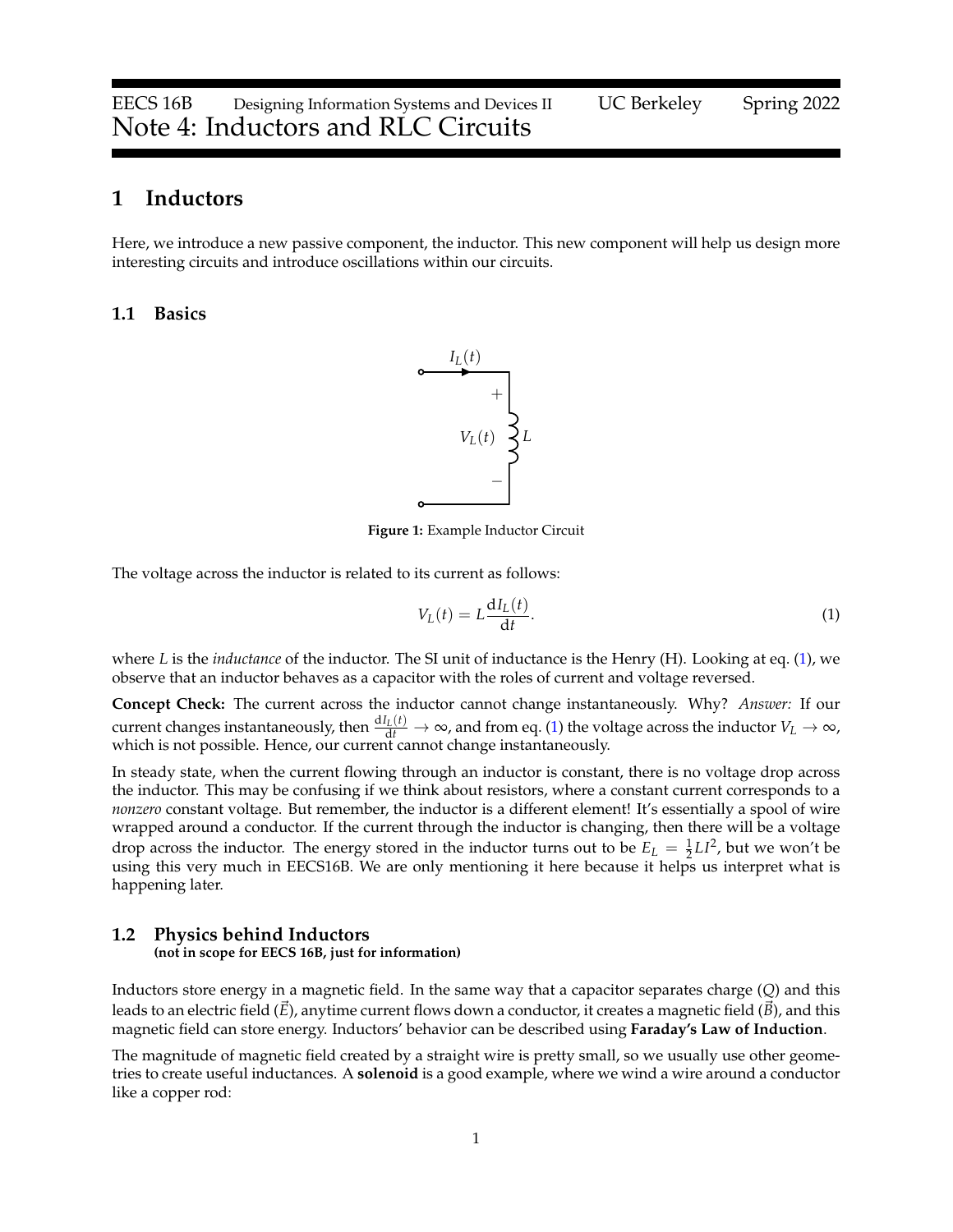<span id="page-1-0"></span>

**Figure 2:** The Inductance of a Solenoid: a wire coiled around something.

Note that the inductance (*L*) depends on the **geometry** and a material property called **magnetic permeability**  $(\mu)$  of the solenoid core material. In the case of the solenoid in fig. [2,](#page-1-0) the inductance depends on the number of turns (*N*), the length of the solenoid (*l*) and the area (*A*) of the loops. Inductors are useful in many applications such as wireless communications, chargers, DC-DC converters, key card locks, transformers in the power grid, etc. But in many high speed applications, their presence might be undesirable as they create delays in the time response of the circuit (analogous to capacitors).

### **1.3 Equivalence Relations**

Now, let's derive the equivalence relations for series and parallel combinations of inductors. We will find that these are similar to those of resistors, because the law governing an inductor  $V_L = L \frac{dI_L(t)}{dt}$  involves a proportionality constant *L* that multiplies a current-like quantity to give a voltage. In a resistor, the resistance *R* multiplies current to give a voltage.

#### **1.3.1 Series Equivalence**



**Figure 3:** Series Inductor Circuit

Let's apply a  $\frac{dI_{\text{test}}}{dt}$  through the two inductors, then

$$
V_{L1}(t) + V_{L2}(t) = V_L(t)
$$

where,  $V_L(t)$  is the voltage across the two inductors. From I-V relationship for inductors, we get

$$
L_1 \frac{dI_{\text{test}}}{dt} + L_2 \frac{dI_{\text{test}}}{dt} = V_L(t)
$$
 (2)

$$
(L_1 + L_2)\frac{\mathrm{d}I_{\text{test}}}{\mathrm{d}t} = V_L(t) \tag{3}
$$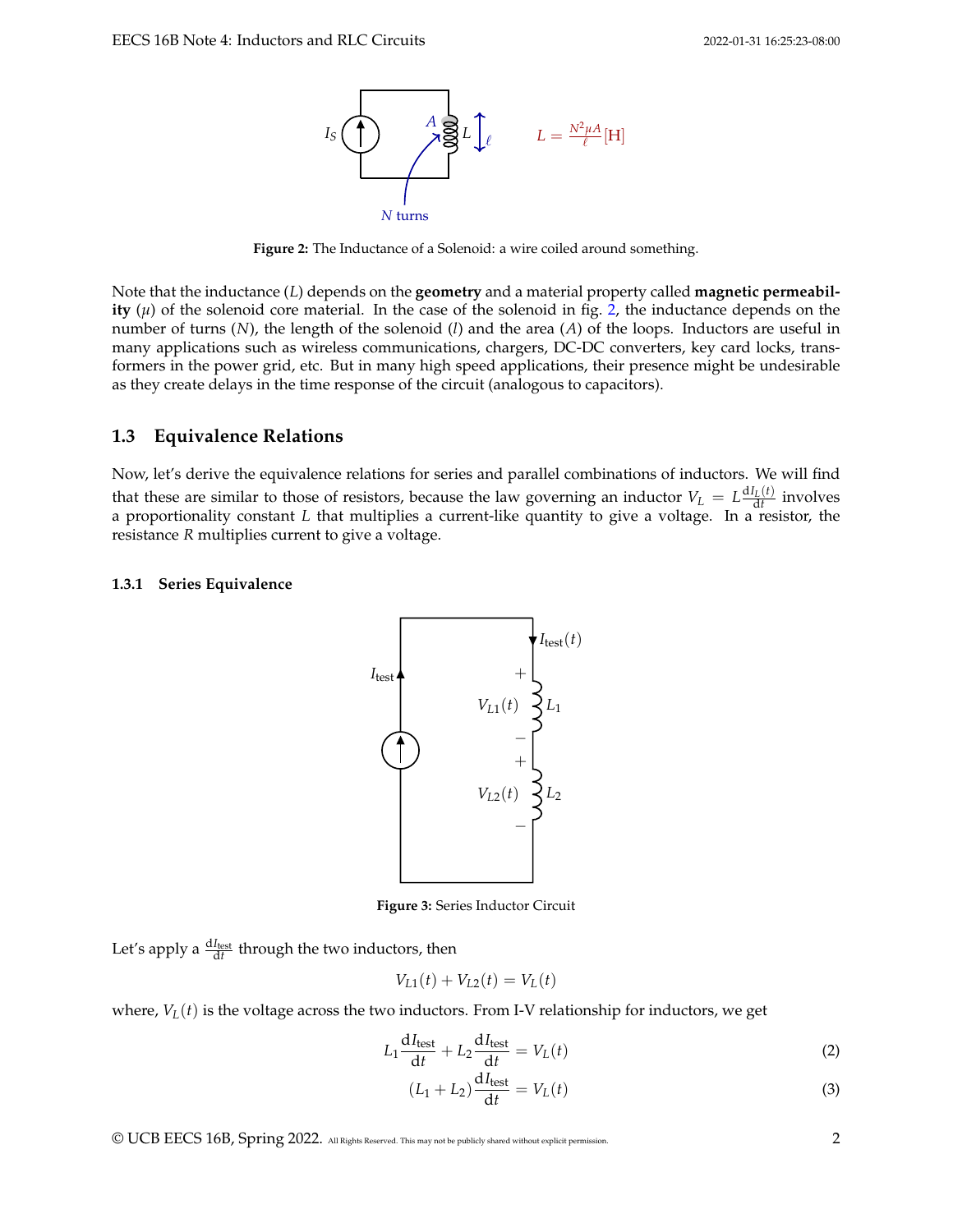$$
L_{\text{eq}} \frac{\mathrm{d}I_{\text{test}}}{\mathrm{d}t} = V_L(t) \tag{4}
$$

where,  $L_{eq} = L_1 + L_2$ .

#### **1.3.2 Parallel Equivalence**



**Figure 4:** Parallel Inductor Circuit

We apply at *V*<sub>test</sub> across the parallel combination. We have

$$
V_{L1}(t) = V_{L2}(t) = V_{\text{test}}(t)
$$

$$
L_1 \frac{dI_{L1}}{dt} = L_2 \frac{dI_{L2}}{dt} = L_{\text{eq}} \frac{dI_L}{dt}
$$

$$
I_L(t) = I_{L1}(t) + I_{L2}(t)
$$

and from KCL, we have

Differentiating with respect to time, and substituting from the above equality,

$$
\frac{\mathrm{d}I_L}{\mathrm{d}t} = \frac{\mathrm{d}I_{L1}}{\mathrm{d}t} + \frac{\mathrm{d}I_{L2}}{\mathrm{d}t} \tag{5}
$$

$$
\frac{dI_L}{dt} = \frac{L_{eq}}{L_1} \frac{dI_L}{dt} + \frac{L_{eq}}{L_2} \frac{dI_L}{dt}
$$
\n(6)

$$
\frac{1}{L_{\text{eq}}} = \frac{1}{L_1} + \frac{1}{L_2} \tag{7}
$$

## **2 LC Tank**

In our two resistor, two capacitor circuit example, we found that our eigenvalues were real. But, we could also encounter a system whose eigenvalues are complex. In this section, we will explore a circuit, commonly known as an LC tank, whose matrix will have purely imaginary eigenvalues.

In the circuit in fig. [5,](#page-3-0) we have an inductor  $L = 10$  nH and capacitor  $C = 10$  pF in parallel. Let  $I_L(0) = 50$  mA and  $V_{out}(0) = 0$  V as the initial conditions: Since the inductor and capacitor are in parallel:

$$
V_L = V_C = V_{\text{out}} \tag{8}
$$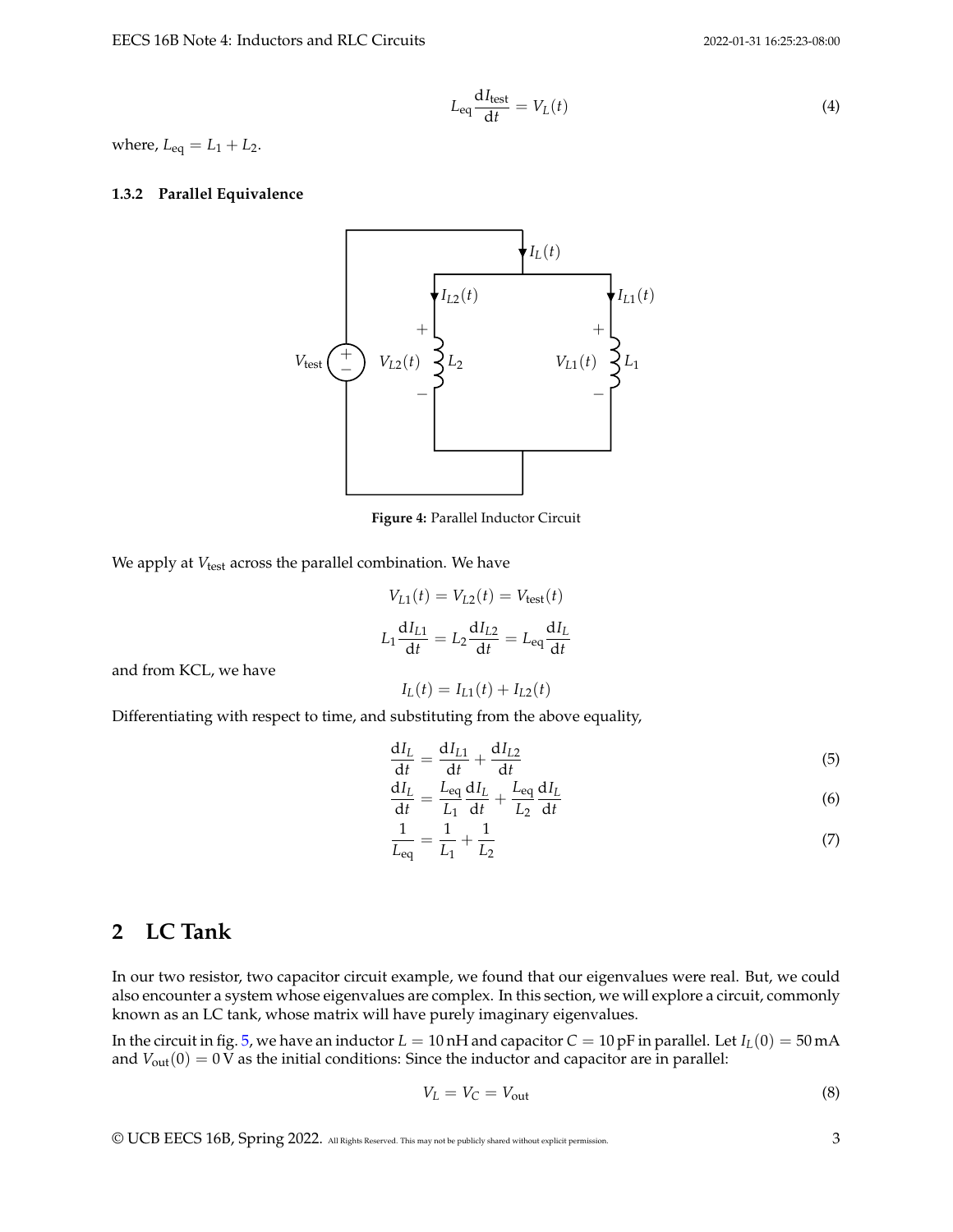

**Figure 5:** An LC Tank.

<span id="page-3-0"></span>KCL gives:

$$
I_L = -I_C = -C \frac{dV_{\text{out}}}{dt} \tag{9}
$$

$$
\implies \frac{dV_{\text{out}}}{dt} = -\frac{1}{C}I_L \tag{10}
$$

$$
V_L = V_{\text{out}} = L \frac{dI_L}{dt} \tag{11}
$$

$$
\implies \frac{dI_L}{dt} = \frac{1}{L}V_{\text{out}}\tag{12}
$$

Putting it into matrix form (treating the differentiated quantities,  $V_{\text{out}}$  and  $I_L$  as state variables):

$$
\begin{bmatrix}\n\frac{dV_{\text{out}}}{dt} \\
\frac{dI_L}{dt}\n\end{bmatrix} = \begin{bmatrix}\n0 & -\frac{1}{C} \\
\frac{1}{L} & 0\n\end{bmatrix} \begin{bmatrix}\nV_{\text{out}} \\
I_L\n\end{bmatrix}
$$
\n(13)

Finding the eigenvalues:

$$
\det\left(\begin{bmatrix} -\lambda & -\frac{1}{C} \\ \frac{1}{L} & -\lambda \end{bmatrix}\right) = \lambda^2 + \frac{1}{LC} = 0\tag{14}
$$

$$
\implies \lambda_{1,2} = 0 \pm \mathbf{j} \frac{1}{\sqrt{LC}} \tag{15}
$$

Next, we can find the eigenvectors of the above matrix as  $v_1 =$  $\int j\sqrt{\frac{L}{C}}$ 1 1 and  $v_2 =$  $\left[-j\sqrt{\frac{L}{C}}\right]$ 1 1 . We can use these vectors to transform our coordinates to one where the matrix becomes diagonal. More concretely,

$$
\begin{bmatrix} V_{\text{out}} \\ I_L \end{bmatrix} = \begin{bmatrix} | & | \\ v_1 & v_2 \\ | & | \end{bmatrix} \begin{bmatrix} \widetilde{V}_{\text{out}} \\ \widetilde{I}_L \end{bmatrix} \tag{16}
$$

As discussed before, once in these new coordinates, our system becomes uncoupled, and we can solve for *V*out and *I<sup>L</sup>* as follows:

$$
\begin{bmatrix}\n\frac{\mathrm{d}\tilde{V}_{\text{out}}}{\mathrm{d}t} \\
\frac{\mathrm{d}I_L}{\mathrm{d}t}\n\end{bmatrix} = \begin{bmatrix}\n\mathbf{j}\frac{1}{\sqrt{LC}} & 0 \\
0 & -\mathbf{j}\frac{1}{\sqrt{LC}}\n\end{bmatrix} \begin{bmatrix}\n\tilde{V}_{\text{out}} \\
\tilde{I}_L\n\end{bmatrix}
$$
\n(17)

$$
\Rightarrow \frac{\mathrm{d}\tilde{V}_{\text{out}}}{\mathrm{d}t} = \mathbf{j}\frac{1}{\sqrt{LC}}\tilde{V}_{\text{out}}, \qquad \frac{\mathrm{d}\tilde{I}_L}{\mathrm{d}t} = -\mathbf{j}\frac{1}{\sqrt{LC}}\tilde{I}_L \tag{18}
$$

$$
\implies \widetilde{V}_{\text{out}} = \widetilde{k}_1 e^{\frac{j}{\sqrt{LC}}t}, \qquad \widetilde{I}_L = \widetilde{k}_2 e^{-\frac{j}{\sqrt{LC}}t} \tag{19}
$$

Next, we need to find initial conditions in this new coordinate system. Substituting the given values,

$$
\begin{bmatrix}\n\widetilde{V}_{\text{out}}(0) \\
\widetilde{I}_L(0)\n\end{bmatrix} = \begin{bmatrix}\n\mathrm{j}\sqrt{\frac{L}{C}} & -\mathrm{j}\sqrt{\frac{L}{C}} \\
1 & 1\n\end{bmatrix}^{-1} \begin{bmatrix}\nV_{\text{out}}(0) \\
I_L(0)\n\end{bmatrix}
$$
\n(20)

© UCB EECS 16B, Spring 2022. All Rights Reserved. This may not be publicly shared without explicit permission. 4

=⇒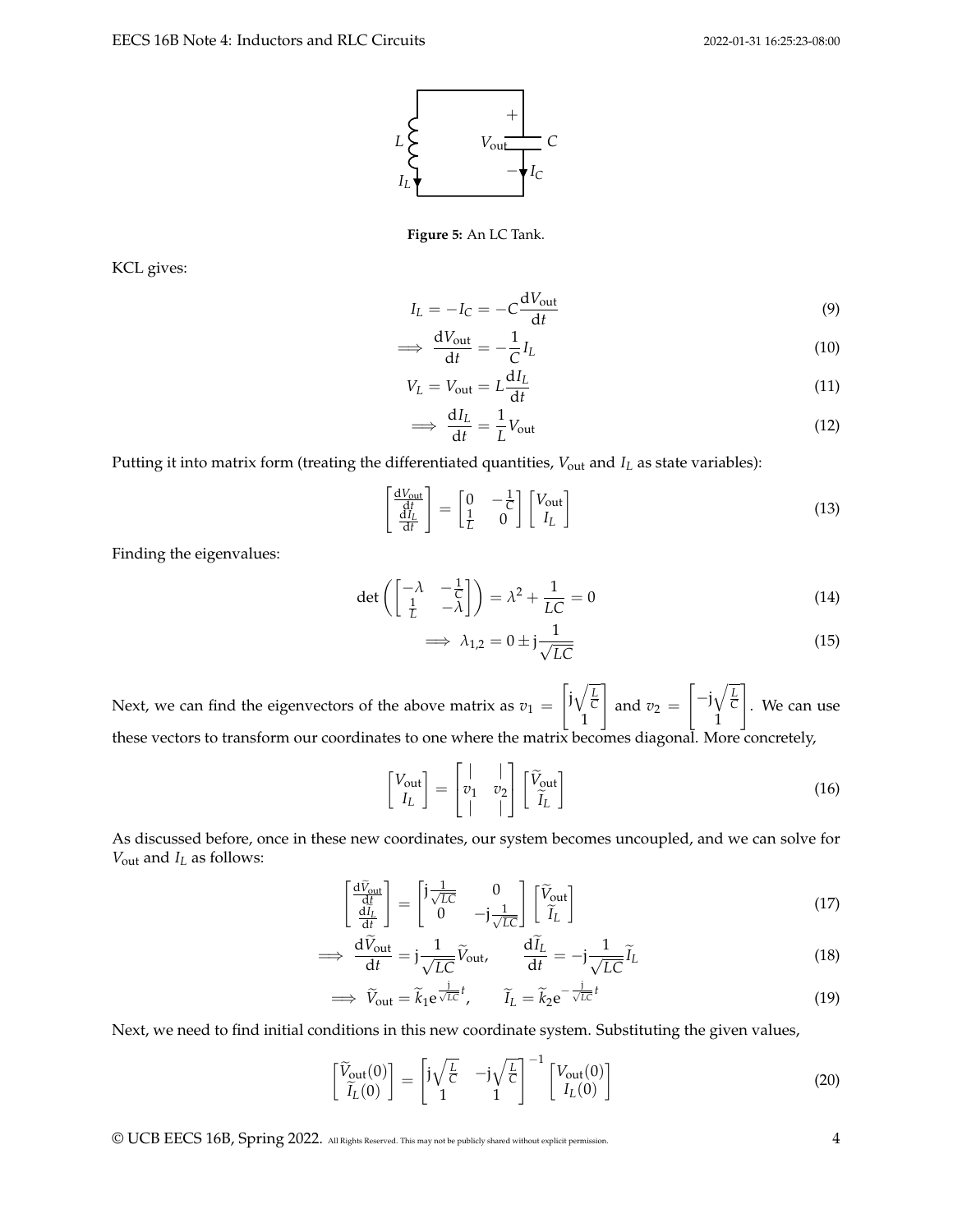$$
= \frac{1}{j20\sqrt{10}} \begin{bmatrix} 1 & j10\sqrt{10} \\ -1 & j10\sqrt{10} \end{bmatrix} \begin{bmatrix} 0 \\ 0.05 \end{bmatrix}
$$
 (21)

$$
= \begin{bmatrix} 2.5 \times 10^{-2} \\ 2.5 \times 10^{-2} \end{bmatrix}
$$
 (22)

Hence,  $\widetilde{k}_1 = 2.5 \times 10^{-2}$  and  $\widetilde{k}_1 = 2.5 \times 10^{-2}$ . Finally, we tranform back to our original coordinate system:

$$
\begin{bmatrix} V_{\text{out}} \\ I_L \end{bmatrix} = \begin{bmatrix} j10\sqrt{10} & -j10\sqrt{10} \\ 1 & 1 \end{bmatrix} \begin{bmatrix} 2.5 \times 10^{-2} \text{e}^{j\sqrt{10} \times 10^9 t} \\ 2.5 \times 10^{-2} \text{e}^{-j\sqrt{10} \times 10^9 t} \end{bmatrix}
$$
(23)

$$
= \left[\begin{array}{l} j0.25\sqrt{10}e^{j\sqrt{10}\times10^{9}t} - j0.25\sqrt{10}e^{-j\sqrt{10}\times10^{9}t} \\ 2.5\times10^{-2}e^{j\sqrt{10}\times10^{9}t} + 2.5\times10^{-2}e^{-j\sqrt{10}\times10^{9}t} \end{array}\right]
$$
(24)

**Concept Check:** Write the above sum of exponentials as sine and cosine. *Hint: Use the Euler form of sine and cosine we encountered in Note j.*

Based on the intuition we have gained above, let's guess a solution with pure sines and cosines, as follows:

$$
V_{\text{out}}(t) = c_1 \cos\left(\frac{1}{\sqrt{LC}}t\right) + c_2 \sin\left(\frac{1}{\sqrt{LC}}t\right) \tag{25}
$$

Next, plugging in initial conditions to solve for the constants:

$$
V_{\text{out}}(0) = 0 = c_1 \tag{26}
$$

$$
I_{\rm C}(0) = -I_{\rm L}(0) = -50 \times 10^{-3} \tag{27}
$$

$$
\frac{dV_{\text{out}}(0)}{dt} = \frac{1}{C}I_c(0) = \frac{-50 \times 10^{-3}}{10^{-11}} = \frac{c_2}{\sqrt{10^{-8} \times 10^{-11}}} \tag{28}
$$

<span id="page-4-1"></span>
$$
c_1 = 0 \tag{29}
$$

$$
\implies c_2 = -\frac{5}{\sqrt{10}} = -0.5\sqrt{10} \tag{30}
$$

$$
\implies V_{\text{out}}(t) = -0.5\sqrt{10}\sin\left(\sqrt{10} \times 10^9 t\right) \tag{31}
$$

Notice that the amplitude of  $V_{\text{out}}$  is constant.<sup>[1](#page-4-0)</sup>

**Concept Check:** Follow the same steps above to find the current,  $I_L(t)$ . *Hint: The current will also be of the form in eq.* [\(25\)](#page-4-1)*, but with different constants.*

*Answer:*  $I_L(t) = 50 \times 10^{-3} \cos \left(\sqrt{10} \times 10^9 t\right)$ 

<span id="page-4-0"></span><sup>1</sup>And, in case the algebra is confusing, the  $\frac{c_2}{\sqrt{10^{-8} \times 10^{-11}}}$  part comes from evaluating the derivative of the output voltage at time  $t = 0$ . That is,  $\frac{d}{dt}V_{\text{out}}(t) = c_2 \cos\left(\frac{1}{\sqrt{LC}}t\right)$ , and we know the value for this at  $t = 0$ . Plugging in *L*, *C*, gives this equation.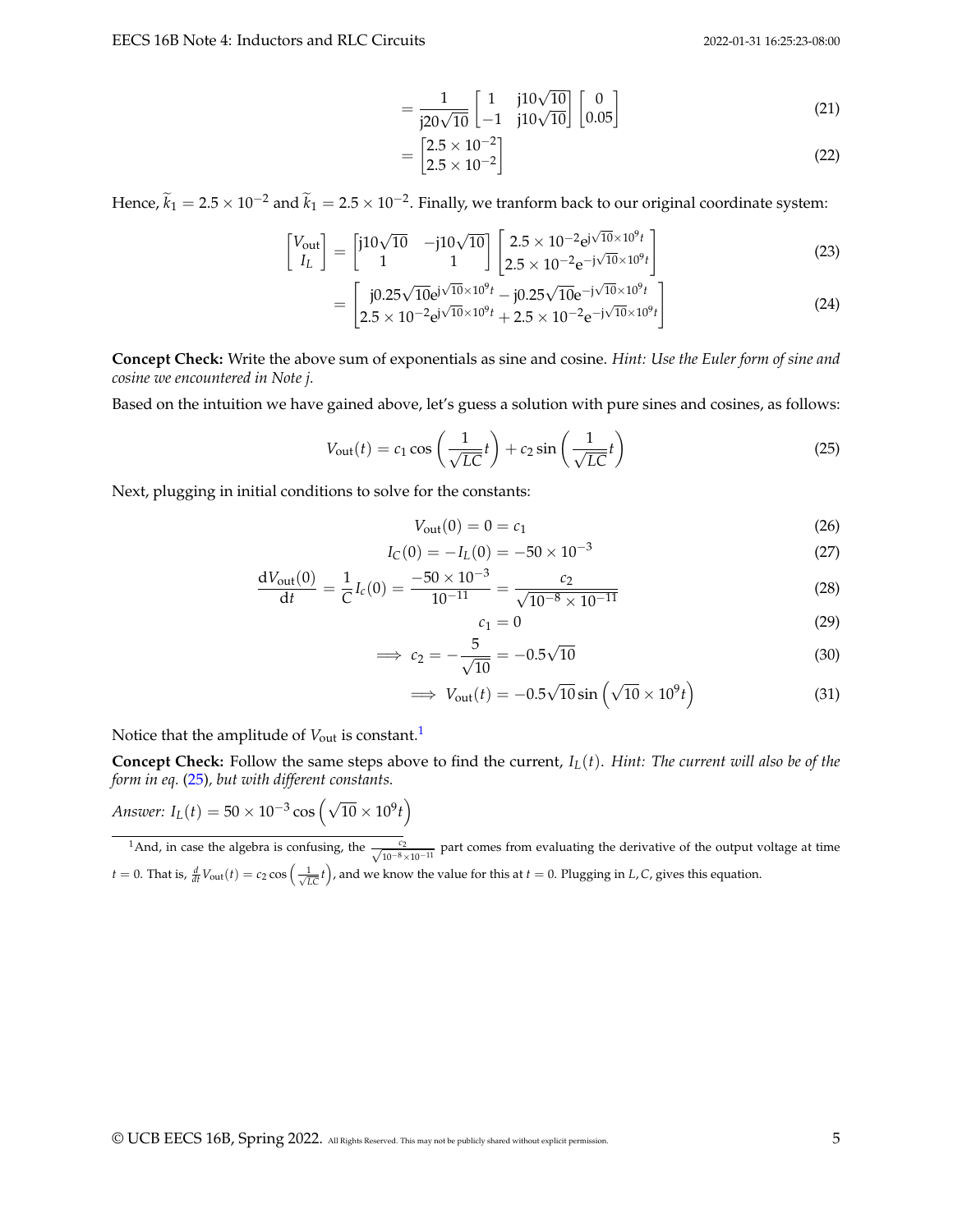<span id="page-5-0"></span>

**Figure 6:** Voltage and Current response of LC Tank

Figure [6](#page-5-0) plots the above solutions for the capacitor voltage and inductor current. This system is also called an oscillator because the circuit produces a repetitive voltage waveform under the right initial conditions.

<span id="page-5-1"></span>From the above plots, we can see that the current and voltage are 90° out of phase, i.e. when the current is at its maximum or minimum, the voltage is at 0V, and vice versa. What does this mean for the energy stored in these components? We know the energy in the capacitor is  $E_C = \frac{1}{2}CV^2 = 1.25 \times 10^{-11} \sin^2(\sqrt{10} \times 10^9 t)$ and the energy in the inductor is  $E_L = 1.25 \times 10^{-11} \cos^2 (\sqrt{10} \times 10^9 t)$ . Figure [7](#page-5-1) plots the these energies. The total energy seems to be sloshing back and forth between the inductor and capacitor.



**Figure 7:** Energy stored in Inductor and Capacitor. Notice the sum is constant.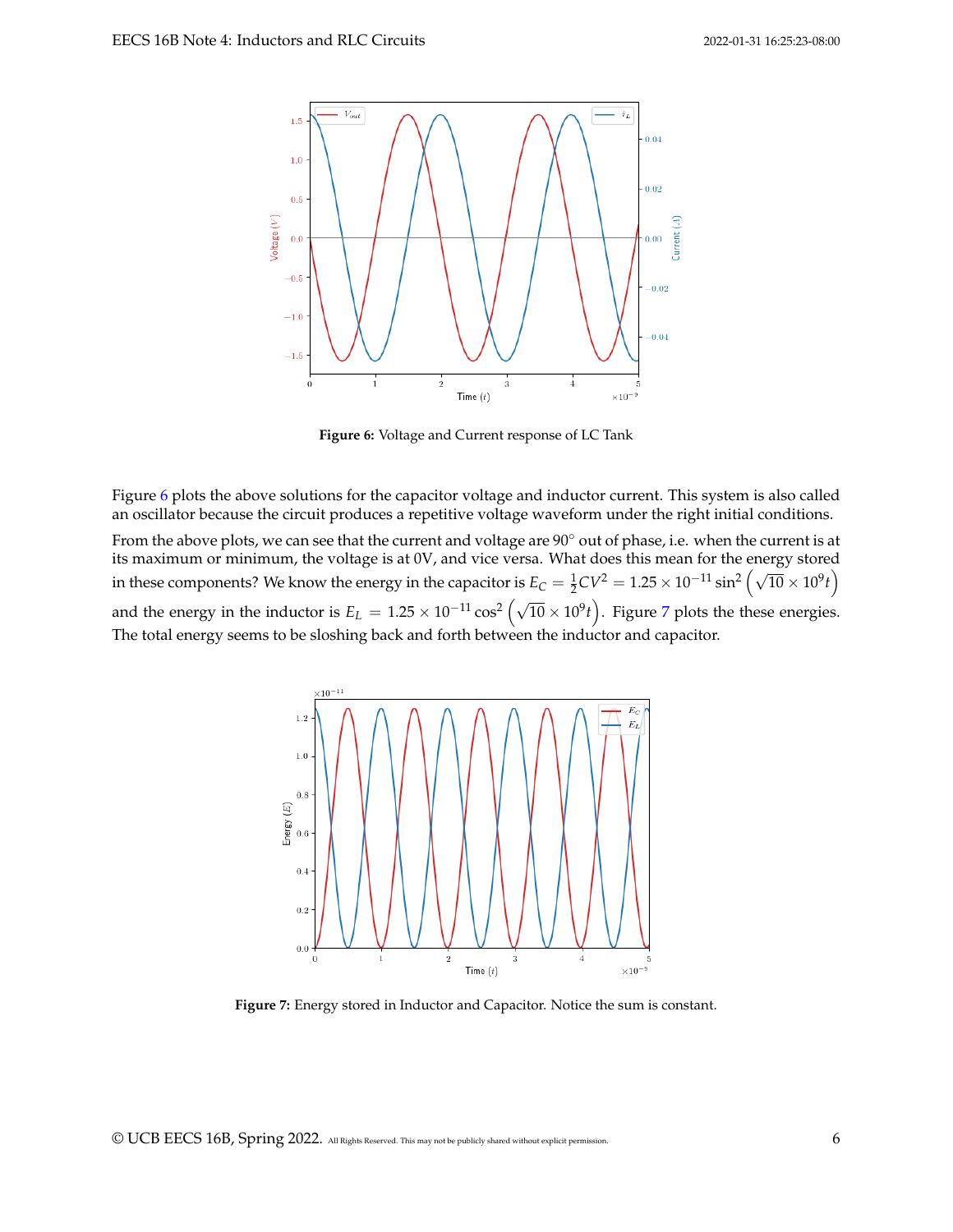# **3 Finding Initial Conditions for Circuits**

When analyzing RLC circuits, it can be very useful to use inspection techniques to understand the initial conditions for the circuit. For example, if a problem begins with a statement such as "*V*in has been 0 V for all time before  $t = 0$ , at which point it turns on and becomes  $2V'$ , it is critical to understand the behavior of the circuit elements before  $t = 0$ .

**Remember the following critical idea to understanding initial conditions (steady-state conditions)**: *In steady-state, time-derivatives are zero because things are not changing, by definition.* So, if your circuit has quantities like capacitor voltages and inductor currents, know that your steady-state condition must not only satisfy KCL/KVL, but also satisfies the fact that time-differentiated quantities are zero.

The transient analysis that we have seen prior to now is closely related to this concept of steady-state conditions, albeit much more general. For example, transient analysis will reveal that the voltage on the capacitor of an RC circuit decays exponentially when the voltage source turns off. If we want to know the exact waveform of the decay in this way, then transient analysis (setting up and solving a differential equation) is required. However, in many cases, we do not need this full level of detail. In situations where the circuit has been "left alone" for a long time (that is, it has reached steady-state), we can actually solve for certain values in the circuit, such as capacitor voltages or inductor currents, without solving any differential equations! Let's proceed to get some intuition for how this works through common examples.

## **3.1 RC-RC Circuit: Voltage Source On, Steady-State**

We will start with the example of a voltage source connected to the RC-RC circuit in section [3.1](#page-7-0) for a long time. More precisely, suppose the voltage source has been on at  $V_{in} = 3$  V for all time  $t < 0$ . What are the capacitor voltages? Recall that when we perform transient analysis, solving the differential equation gives us the general shape of the waveform (exponential decay, or asymptotically approaching a specific value), but the initial conditions are necessary to precisely describe the waveform. The values of the capacitor voltages at  $t = 0$  will set the initial conditions that inform any later analysis.

Here, we can appeal to our intuition for how capacitors behave. They are "sinks" that can hold a fixed amount of charge, and when they are initially uncharged, the current flowing into them will be high. This rate of current will slowly decrease as the capacitor voltage increases (approaching its steady-state value); this phenomenon is what the governing equation  $I_C = C \frac{dV_C(t)}{dt}$  describes. When the capacitor is holding as much charge *Q* as it can (a limit that is set according to *Q* = *CV*), no more current can flow into the capacitor (and by the capacitor current equation,  $\frac{dV_C(t)}{dt} = 0$ .

We can then find that the capacitors have reached their steady-state voltages when the current through each of them is zero  $(I_1 = I_2 = 0 \text{ A})$ . Observing the circuit below, what can we now do to solve for what numerical value this steady-state voltage is? Let's approach it with KVL, first forming a loop clockwise through the voltage source,  $R_1$  and  $C_1$ . We find that:

$$
V_{\rm in} - I_1 R_1 - V_{C_1} = 0 \tag{32}
$$

Since  $I_1 = 0$ , we rearrange and find  $V_{C_1} = V_{in}$ . Nice! Repeating the same process for  $C_2$ , we find:

$$
V_{\rm in} - I_1 R_1 - I_2 R_2 - V_{C_1} = 0 \tag{33}
$$

And by the same logic ( $I_1 = 0$ ,  $I_2 = 0$ ), we have  $V_{C_2} = V_{in}$ . We now have solved for the initial conditions of the given circuit, and if a problem statement said, "What would be the capacitor voltages as a function of time when we turn the voltage source off, and  $V_{in} = 0$  V for  $t \ge 0$ ?", we would be ready to perform the transient analysis.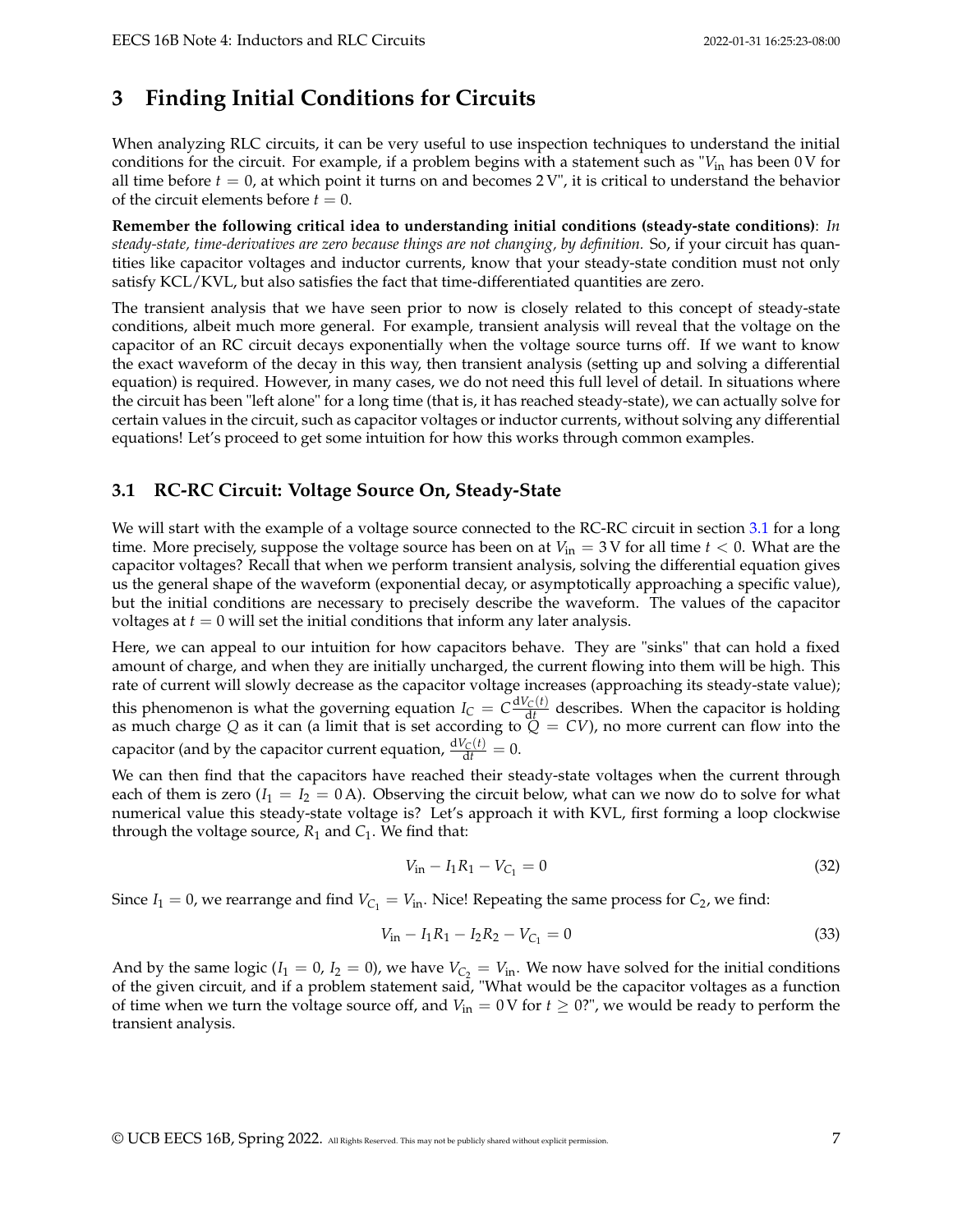<span id="page-7-0"></span>

## **3.2 RC-RC Circuit: Voltage Source Off, Steady-State**

There are two ways to approach the question of finding the steady-state capacitor voltages after the voltage source has been *off* for a long time. We could follow the same logic in the previous section and find that  $V_{\rm C_2} = V_{\rm C_1} = V_{\rm in} = 0$ . Or, we could notice that if the voltage source is off, there's no current in the circuit! The current in the circuit could not be anything other than 0 A, so the capacitors must have a zero steadystate voltage. Even if the capacitors once had some nonzero voltage, the voltage source being turned off means the capacitors would discharge through the resistors (leading to exponential decay of their voltage over time).

Either way, the capacitors' steady-state conditions would be that  $V_{C_2} = V_{C_1} = 0$  V if the voltage source stays off for a long time.

### **3.3 RL Circuit: Voltage Source On, Steady-State**

<span id="page-7-1"></span>Suppose we have the RL circuit shown in fig. [8,](#page-7-1) with a voltage source that has been on at  $V_{\text{in}} = 5$  V for a long time. For all  $t \leq 0$ , the inductor is connected only to the voltage source (the right switch is open, so the resistor is not connected here). What is the steady-state current through the inductor?



**Figure 8:** Inductor in series with a resistor and voltage source.

This is a good chance to review some fundamentals of inductor behavior, which are likely less familiar to you than the properties of capacitors. The inductor's governing equation is  $V_L(t) = L \frac{dI_L(t)}{dt}$ , in which the voltage and current play opposite roles as compared to the capacitor equation. Here, if the voltage source has been constant for a long time, what does that mean for the inductor's steady-state current and voltage?

While we could write out KVL, form a non-homogeneous differential equation, and solve for the current after a long time by plugging in  $t = \infty$ , we can also use our intuition about inductors. Inductors will have no voltage drop across them once their current reaches steady-state because the rate-of-change of current in steady-state is zero ( $\frac{dI_L(t)}{dt} = 0$ ). So, in steady-state,  $V_L = 0$  V. Then, by KVL, the entire voltage drop of the source must be across  $R_1$ . So the current in the loop is  $\frac{V_S}{R_1}$  by Ohm's Law. Finally, we can write that the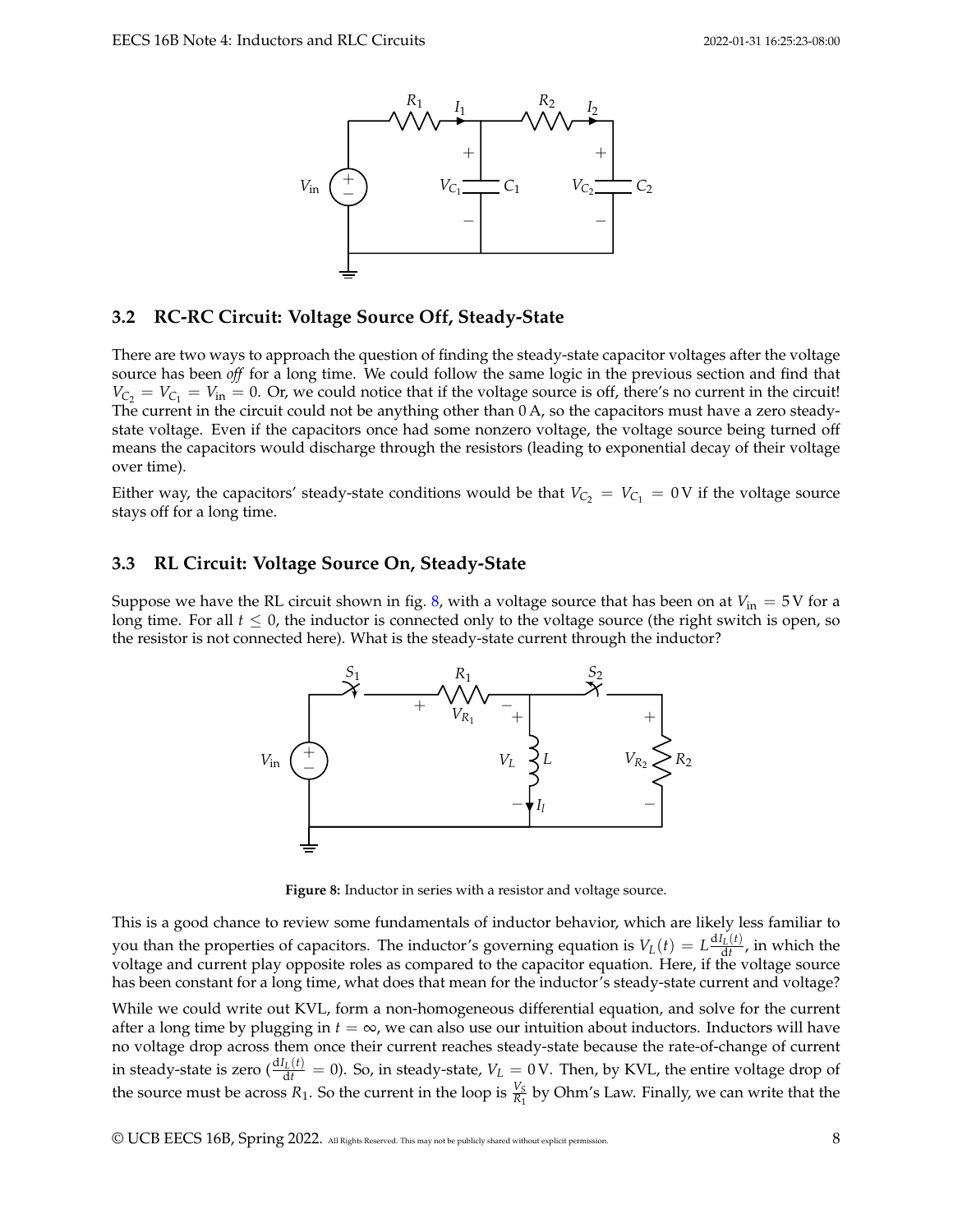current in the inductor must be the same constant,  $\frac{V_S}{R_1}$ , in the steady-state.

### **3.4 RL Circuit: Source Off, Steady-State**

<span id="page-8-0"></span>Suppose that we now flip a switch after reaching the steady-state solved for above, and  $I_L(0) = \frac{V_S}{R_1}$ . Flipping the switch disconnects the voltage source and  $R_1$ , and connects  $R_2$  to  $L$ . A diagram of this is shown in fig. [9.](#page-8-0) Now, what is the new steady-state current and voltage of the inductor?<sup>[2](#page-8-1)</sup>



**Figure 9:** Inductor in series with a resistor.

We can approach this question with our intuition; writing KVL (carefully noting *passive* sign convention for the inductor, and element polarities), we find:

$$
-V_L(t) + V_R(t) = 0
$$
\n(34)

$$
-V_L(t) + I_R(t)R_2 = 0
$$
\n(35)

$$
-L\frac{dI_L(t)}{dt} - I_L(t)R_2 = 0
$$
\n(36)

$$
-L\frac{dI_L(t)}{dt} = I_L(t)R_2
$$
\n(37)

$$
\frac{\mathrm{d}I_L(t)}{\mathrm{d}t} = -\frac{R_2}{L}I_L(t) \tag{38}
$$

Note that  $I_L(t) = -I_R(t)$  by KCL at the bottom node, since the resistor's current direction is set by passive sign convention and therefore points down.

This is a homogenous differential equation for *IL*(*t*)! We can see that the solution is an exponential, and after considering the initial condition of  $I_L(0) = \frac{V_S}{R_1}A$ , we find that  $I_L(t) = \frac{V_S}{R_1}e^{-\frac{R_2}{L}t}$ . Then, since  $V_L(t) = L\frac{dI_L(t)}{dt}$ , we can also see that  $V_L(t) = -\frac{V_S}{R_1}$  $\frac{V_S}{R_1} L \frac{R_2}{L} e^{-\frac{R_2}{L}t} = -V_S \frac{R_2}{R_1}$  $\frac{R_2}{R_1}e^{-\frac{R_2}{L}t}$ . Since the inductor is connected only to another passive element (*R*2), both its voltage and current will decay exponentially, and after enough time the (steady-state) current and voltage will both equal 0.

One final note: we have seen in previous circuit problems that when a current source is attached to a capacitor, the voltage on that capacitor increases without bound ( $I_C = C \frac{dV_C(t)}{dt}$  and so if  $I_C$  is constant, the rate of increase of *V*<sub>*C*</sub> is constant). Similarly, we can use the inductor equation  $V_L(t) = L \frac{dI_L(t)}{dt}$  to see that if we connect a *voltage source* to an inductor, that inductor's *current* will also increase without bound. This is why we had to include a resistor  $R_1$  in the circuit above to induce a steady-state current; without it, there would be no steady-state!

<span id="page-8-1"></span><sup>&</sup>lt;sup>2</sup>Note that to go from the inductor steady-state conditions to those for the resistor, we write KCL and KVL. KCL dictates that the currents must be the same magnitude; KVL dictates that the voltages must be equal and opposite.